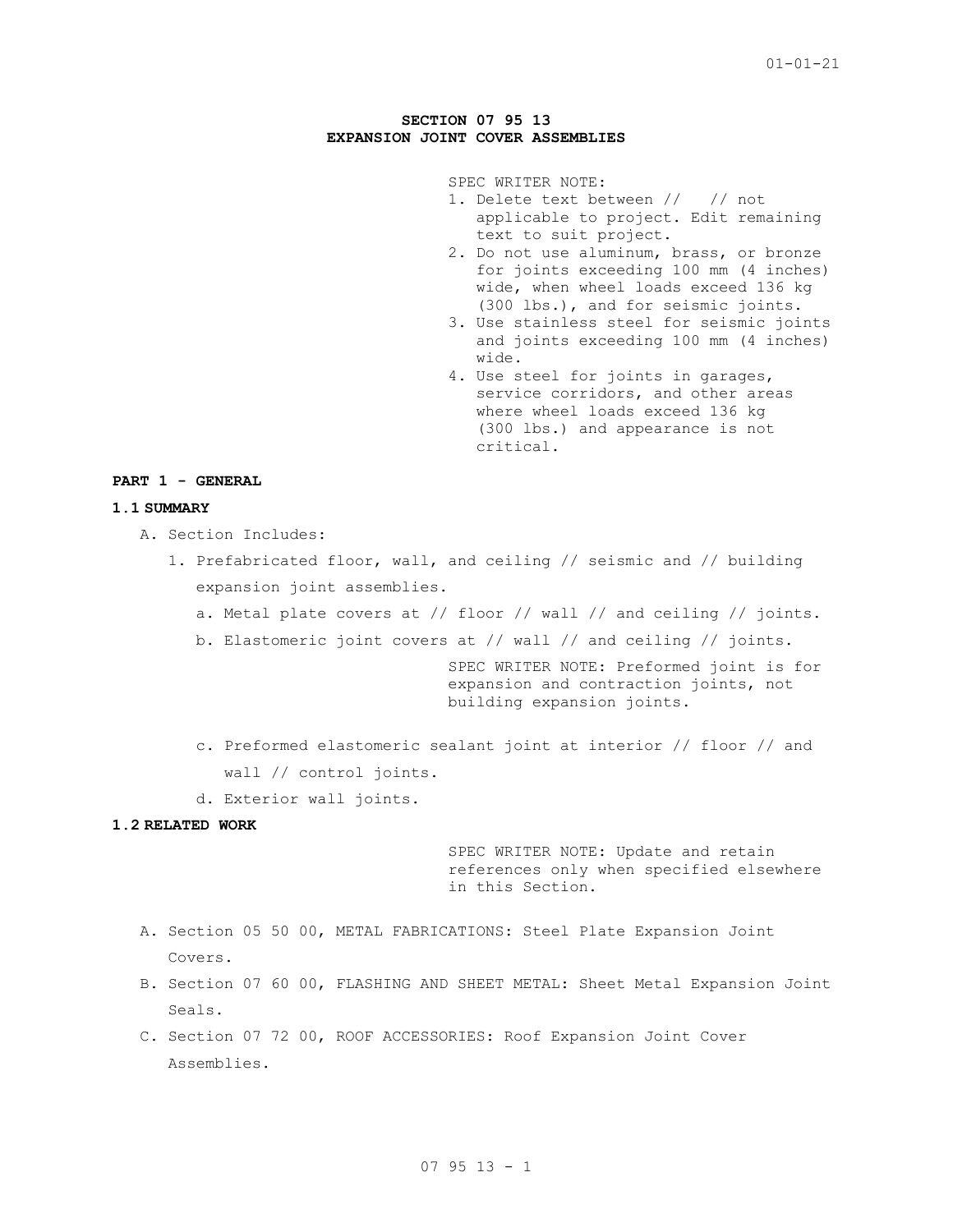```
D. Section 09 06 00, SCHEDULE FOR FINISHES: Color of Elastomer Inserts, 
      Filler Strips, Exterior Wall Seals and Metal Finishes.
                                    SPEC WRITER NOTE: Update and retain 
                                    references only when specified elsewhere 
                                    in this Section.
1.3 APPLICABLE PUBLICATIONS
   A. Comply with references to extent specified in this Section.
   B. American Society of Civil Engineers (ASCE):
      ASCE/SEI 7-10 - Minimum Design Loads For Buildings and Other 
                              Structures.
   C. ASTM International (ASTM):
      A36/A36M-19 - Structural Steel.
      A240/A240M-20 - Chromium and Chromium-Nickel Stainless Steel Plate, 
                              Sheet and Strip for Pressure Vessels and for 
                              General Applications.
      A283/A283M-18 - Low and Intermediate Tensile Strength Carbon Steel 
                              Plates.
      A786/A786M-15 - Hot-Rolled Carbon, Low-Alloy, High-Strength Low-Alloy, 
                              and Alloy Steel Floor Plates.
      B36/B36M-18 - Brass, Plate, Sheet, Strip, and Rolled Bar.
      B121/B121M-16 - Leaded Brass Plate, Sheet, Strip and Rolled Bar.
      B209-14 - Aluminum and Aluminum-Alloy Sheet and Plate.
      B209M-14 - Aluminum and Aluminum-Alloy Sheet and Plate (Metric).
      B221-14 - Aluminum and Aluminum-Alloy Extruded Bars, Rods, Wire, 
                              Profiles, and Tubes.
      B221M-13 - Aluminum and Aluminum-Alloy Extruded Bars, Rods, Wire, 
                              Profiles, and Tubes (Metric).
      B455/B455M-20 - Copper-Zinc-Lead Alloy (Leaded-Brass) Extruded Shapes.
      C864-05(2019) - Dense Elastomeric Compression Seal Gaskets, Setting 
                              Blocks, and Spacers.
      D1187/D1187M-97(2018) - Asphalt-Base Emulsions for Use as Protective 
                              Coatings for Metal.
      E1399/E1399M-97(2017) - Standard Test Method for Cyclic Movement and 
                              Measuring the Minimum and Maximum Joint Widths 
                              of Architectural Joint Systems.
      E1966-15(2019) - Standard Test Method for Fire-Resistive Joint Systems.
```
D. National Association of Architectural Metal Manufacturers (NAAMM): AMP 500-06 - Metal Finishes Manual.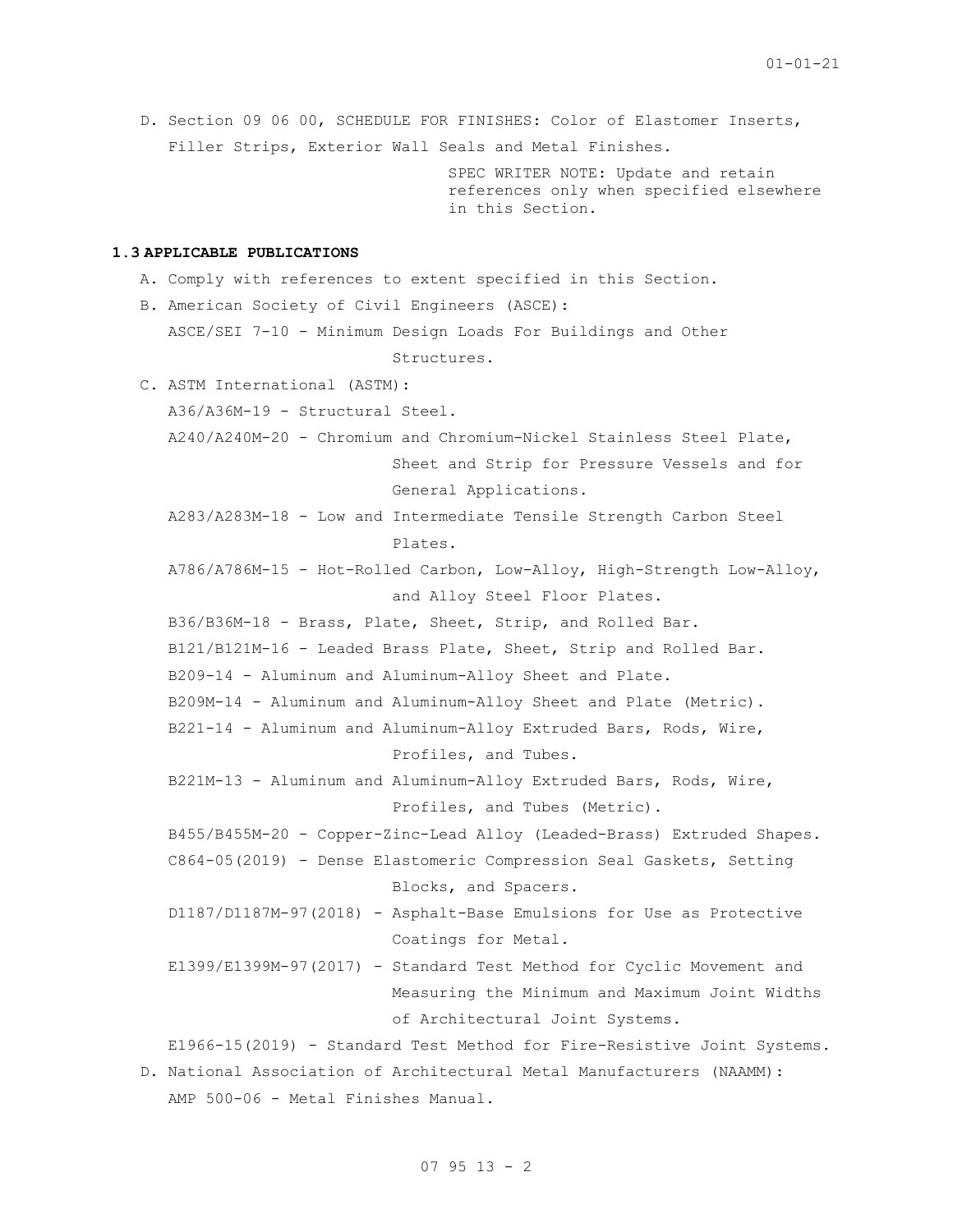E. UL LLC (UL):

2079-15 - Standard for Tests for Fire Resistance of Building Joint

Systems.

## **1.4 PREINSTALLATION MEETINGS**

A. Conduct preinstallation meeting // at project site // minimum 30 days before beginning Work of this Section.

> SPEC WRITER NOTE: Edit participant list to ensure entities influencing outcome attend.

- 1. Required Participants:
	- a. Contracting Officer's Representative.
	- b. // Architect/Engineer. //
	- c. // Inspection and Testing Agency. //
	- d. Contractor.
	- e. Installer.
	- f. // Manufacturer's field representative. //
	- g. Other installers responsible for adjacent and intersecting work, including  $//$  //.

SPEC WRITER NOTE: Edit meeting agenda to incorporate project specific topics.

- 2. Meeting Agenda: Distribute agenda to participants minimum 3 days before meeting.
	- a. Installation schedule.
	- b. Installation sequence.
	- c. Preparatory work.
	- d. Protection before, during, and after installation.
	- e. Installation.
	- f. Terminations.
	- g. Transitions and connections to other work.
	- h. Other items affecting successful completion.
- 3. Document and distribute meeting minutes to participants to record decisions affecting installation.

# **1.5 SUBMITTALS**

- A. Submittal Procedures: Section 01 33 23, SHOP DRAWINGS, PRODUCT DATA, AND SAMPLES.
- B. Submittal Drawings:
	- 1. Include large-scale details indicating profiles of each type of expansion joint cover, splice joints between joint sections,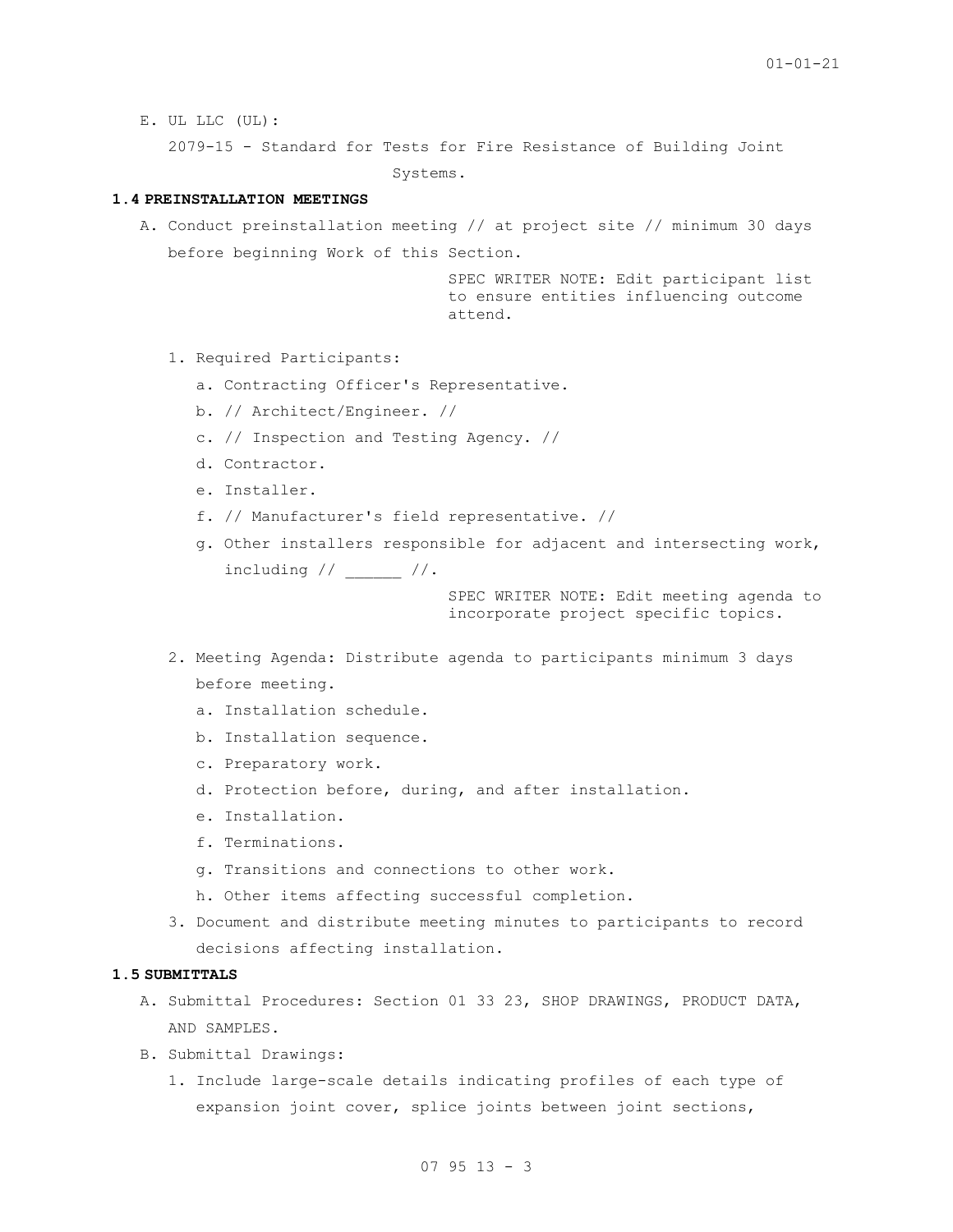transitions to other assemblies, terminations, anchorages, fasteners, and relationship to adjoining work and finishes.

- 2. Show size, configuration, and fabrication and installation details.
- 3. Include composite drawings showing work specified in other Sections coordinated with expansion joints.
- C. Manufacturer's Literature and Data:
	- 1. Description of each product specified.
	- 2. Show movement capability of each cover assembly // and suitability of material used in exterior seals for ultraviolet exposure //.
	- 3. Description of materials and finishes.
	- 4. Installation instructions.
- D. Samples: Submit 300 mm (12 inch) long samples.
	- 1. Each type and color of metal finish for each required thickness and alloy.
	- 2. Each type and color of flexible seal.
- E. Sustainable Construction Submittals:

SPEC WRITER NOTE: Retain sustainable construction submittals appropriate to product.

- 1. Recycled Content: Identify post-consumer and pre-consumer recycled content percentage by weight.
- 2. Low Pollutant-Emitting Materials:
	- a. Identify volatile organic compound types and quantities.
- F. Qualifications: Substantiate qualifications comply with specifications.
	- 1. Installer // with project experience list //.
- G. Certificates: Indicate products comply with specifications.

1. Fire rated expansion joint cover assemblies.

- H. Operation and Maintenance Data:
	- 1. Care instructions for each exposed finish product.

# **1.6 QUALITY ASSURANCE**

- A. Installer Qualifications:
	- 1. Regularly installs specified products.
	- 2. Installed specified products with satisfactory service on five similar installations for minimum five years.
		- a. // Project Experience List: Provide contact names and addresses for completed projects. //

#### **1.7 DELIVERY**

A. Deliver products in manufacturer's original sealed packaging.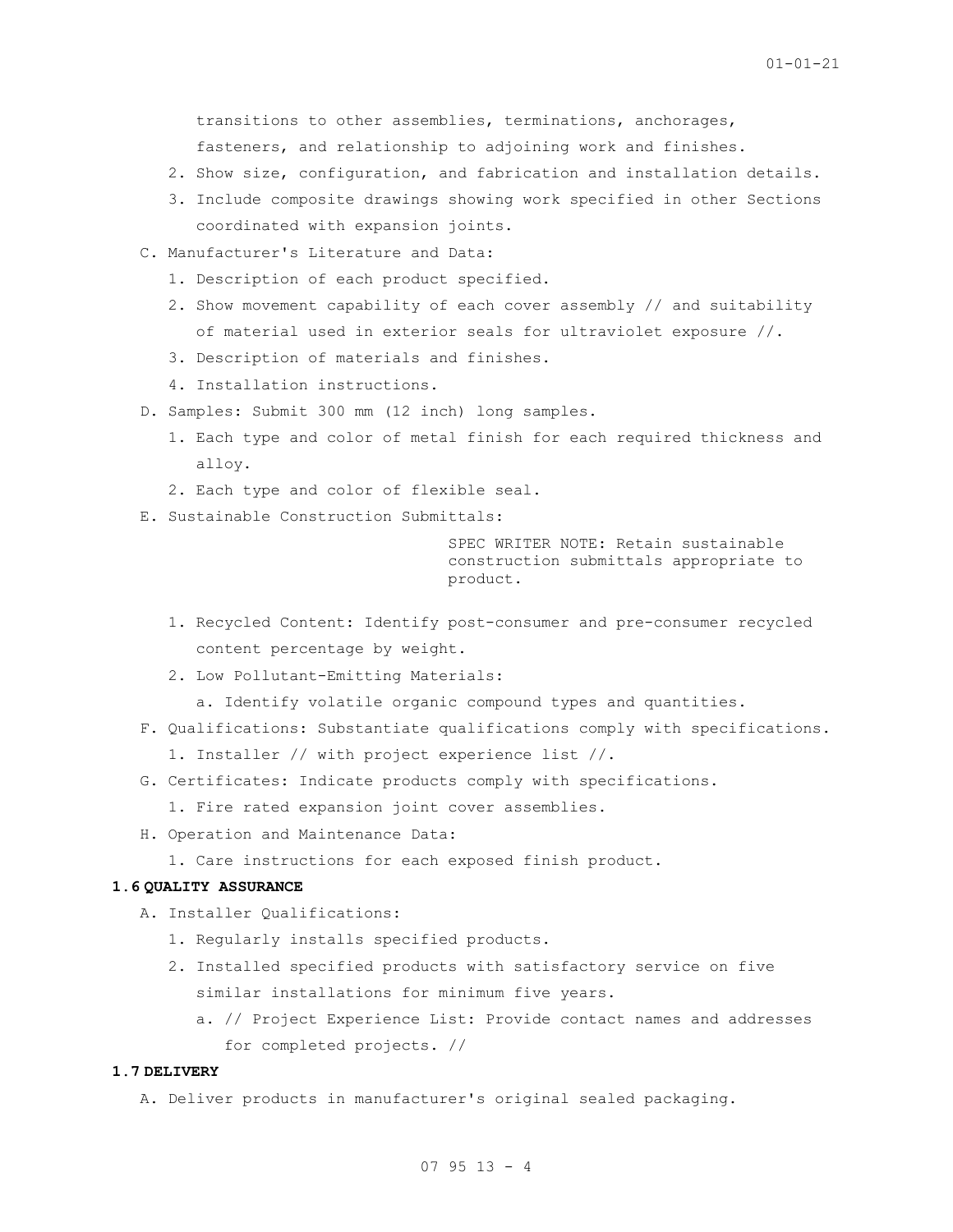- B. Mark packaging, legibly. Indicate manufacturer's name or brand, type, // color, // and manufacture date.
- C. Before installation, return or dispose of products within distorted, damaged, or opened packaging.

#### **1.8 STORAGE AND HANDLING**

- A. Store products indoors in dry, weathertight facility.
- B. Protect products from damage during handling and construction operations.

### **1.9 FIELD CONDITIONS**

- A. Field Measurements: Verify field conditions affecting expansion joint cover assembly fabrication and installation. Show field measurements on Submittal Drawings.
	- 1. Coordinate field measurement and fabrication schedule to avoid delay.

# **1.10 WARRANTY**

SPEC WRITER NOTE: Always retain construction warranty. FAR includes Contractor's one year labor and material warranty.

A. Construction Warranty: FAR clause 52.246-21, "Warranty of Construction."

# **PART 2 - PRODUCTS**

# **2.1 SYSTEM DESCRIPTION**

- A. Provide joint cover assemblies that permit unrestrained movement of joint without disengagement of cover, and, where applicable, maintain moisture, watertight and fire-rated protection.
- B. Provide templates to related trades for location of support and anchorage items.

#### **2.2 SYSTEM PERFORMANCE**

A. Design expansion joint cover assemblies complying with specified performance.

> SPEC WRITER NOTE: Specify movement here when same criteria apply to each joint. Specify movement with individual joints when criteria differ between joints. Coordinate with structural requirements.

- B. Joint Movement: ASTM E1399.
	- 1. Nominal Joint Width:  $//$   $//$  mm  $//$   $//$  inches).
	- 2. Minimum Movement Capability: // 25 // 50 // percent.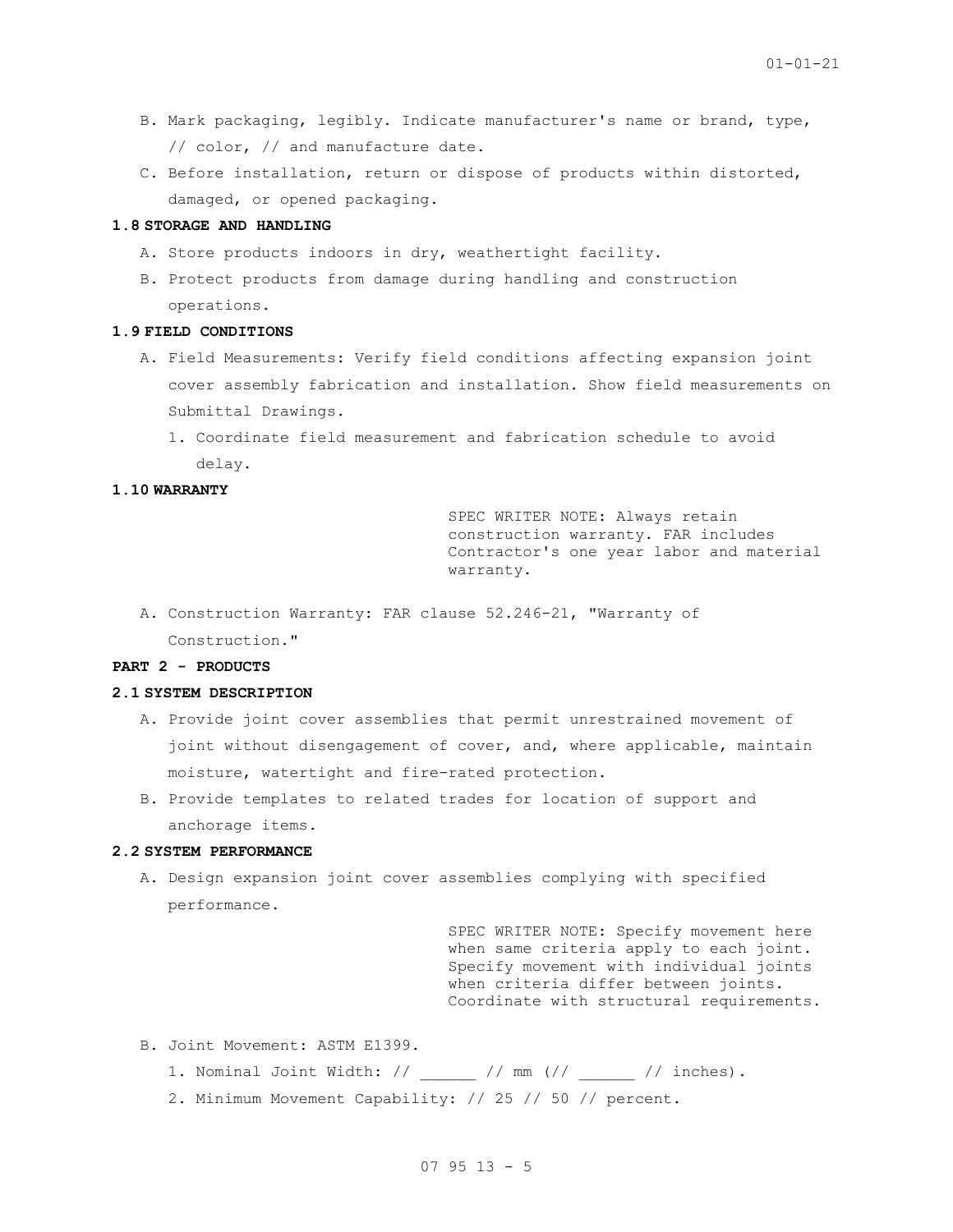- 3. Movement Type: Thermal and wind // and seismic //.
- C. Floor Joints: Live loads, including rolling loads.
	- 1. Load Resistance: ASCE/SEI 7; Design criteria as indicated on Drawings.
	- 2. Maximum Deflection: // 1/360 // of span, maximum.
- D. Fire Rated Joints: ASTM E1399, ASTM E1966, or UL 2079, including hose stream test at full-rated period.
	- 1. Fire rating: Match adjacent floor, wall, and ceiling construction.
	- 2. System: Capable of anticipated movement while maintaining fire rating.
	- 3. Coverless Applications: Maintain fire rating without joint cover system.

SPEC WRITER NOTE: 1. Make material requirements agree with applicable requirements specified in applicable publications. 2. Update and specify only what applies to the Project.

### **2.3 MATERIALS**

- A. Stainless Steel: ASTM A240/A240M, Type 302 or 304.
- B. Structural Steel Shapes: ASTM A36/A36M.
- C. Steel Plate: ASTM A283/A283M, Grade C.
- D. Rolled Steel Floor Plate: ASTM A786/A786M.
- E. Aluminum:
	- 1. Extruded: ASTM B221M (ASTM B221), alloy 6063-T5, 6063-T6, or 6061-T6.
	- 2. Plate and Sheet: ASTM B209M (ASTM B209), alloy 6061-T6.
- F. Bronze: Manufacturer's standard alloy.
	- 1. Extruded: ASTM B455.
	- 2. Plate: ASTM B121.
- G. Brass: ASTM B36/B36M.
- H. Elastomeric Sealant: As specified in Section 07 92 00, JOINT SEALANTS.
- I. Elastomeric Seals:
	- 1. Flexible extruded polyvinyl chloride, meeting a Shore A hardness of 75 with UV stabilizer. Manufacturer's standard colors.
- J. Thermoplastic Rubber:
	- 1. ASTM C864.
	- 2. Dense Neoprene or other material standard with expansion joint manufacturers having the same physical properties.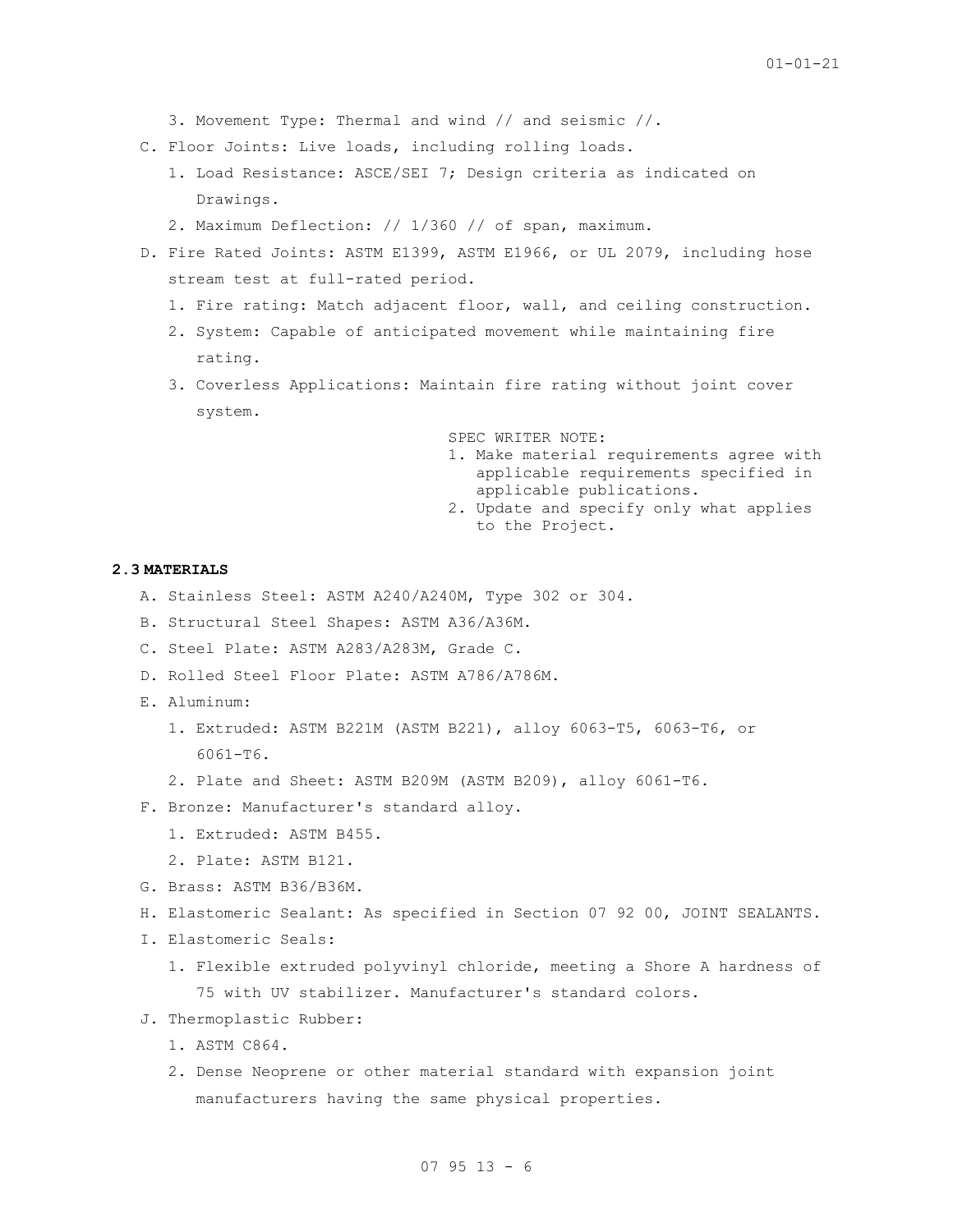- K. Compression Seals: Pre-compressed secondary sealant using preformed expanding foam sealant; open-cell polyurethane foam impregnated with polymer-modified acrylic adhesive.
- L. Water Barrier Sheets: Neoprene or EPDM flexible sheet materials minimum 45 mils thick.
	- 1. Provide with drain tubes for horizontal applications.
- M. Vinyl Invertor Sealant Waterstops: Manufacturer's standard shapes and grade.
- N. Moisture Barrier: Fabric reinforced clear vinyl sheet material sized to accommodate opening.
- O. Flexible Membrane: 1.5 mm (60 mil) EPDM sheet, with manufacturer's standard support foam.
- P. Fire Barrier: Labeled by an approved independent testing laboratory for fire resistance // rating // ratings // indicated for maximum joint width.
	- a. Thermal Insulation: Manufacturer's standard with factory cut miters and transitions.
	- b. Fire Barrier Lengths:
		- 1) Joint widths up to and including 150 mm (6 inches): Maximum 15 m (50 feet) to minimize field splicing.
		- 2) Other Joint widths: 3 m (10 foot) with overlapping ends for field splicing.
- Q. Ceramic Blanket: Manufacturer's standard joint filler to achieve fire rating indicated.
- R. Butyl Caulk Tape: Self adhering double sided butyl rubber sealant tape with easy-release silicone coated paper.

## **2.4 PRODUCTS - GENERAL**

- A. Basis of Design: Section 09 06 00, SCHEDULE FOR FINISHES.
- B. Provide each product from one manufacturer.
	- 1. Provide ceiling and wall expansion joint cover assemblies design matching floor to wall and floor to floor expansion joint cover design.
	- 2. Provide expansion joint cover assembly designs, profiles, materials and configuration indicated, as required to accommodate joint size variations in adjacent surfaces, and anticipated movement.
- C. Sustainable Construction Requirements:

SPEC WRITER NOTE: Specify product recycled content when known to be achievable for Project location. Section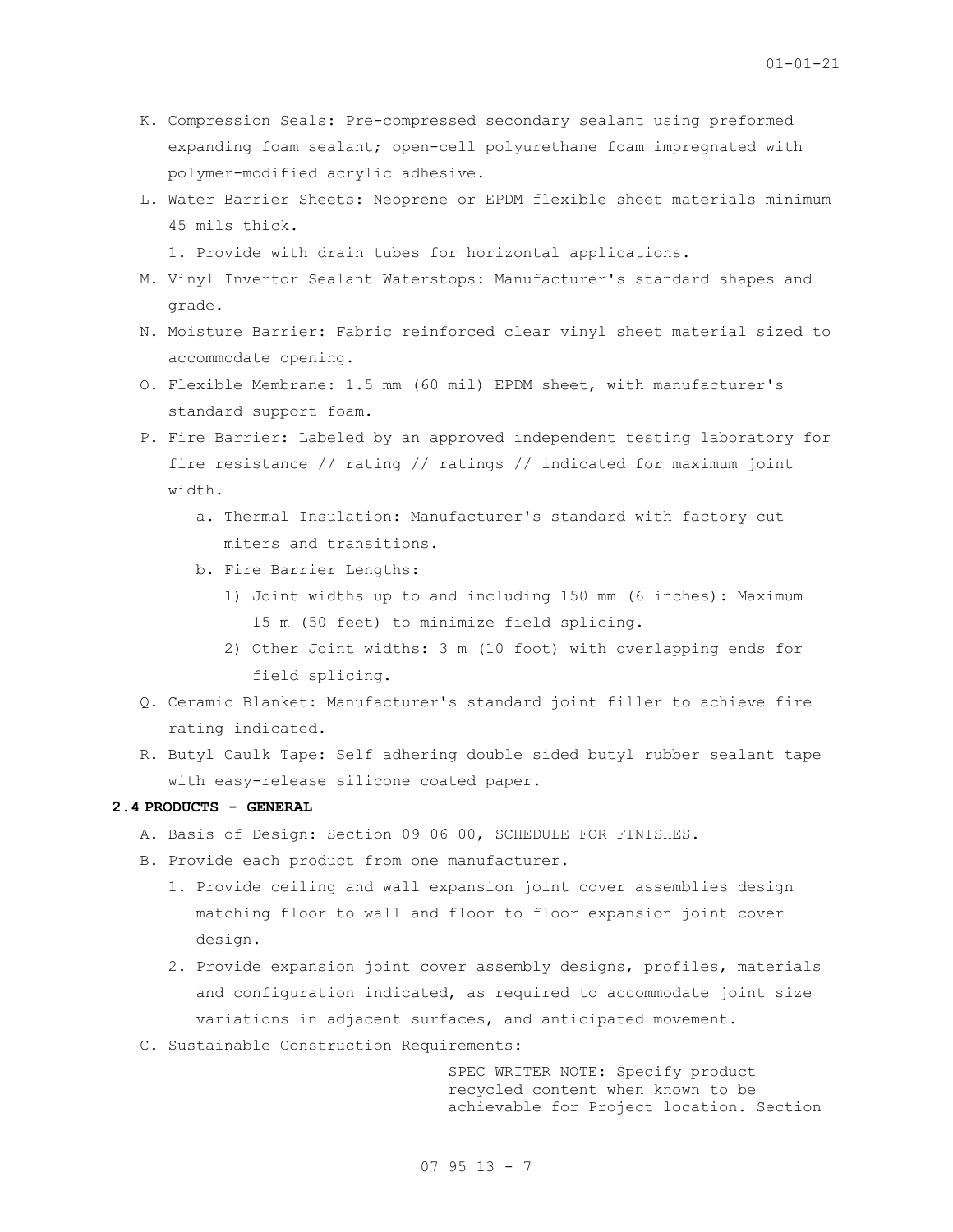01 81 13 sets overall project recycled content requirements.

- 1. Steel Recycled Content: 30 percent total recycled content, minimum. SPEC WRITER NOTE: Specialty Steel Industry of North America (SSINA) reports average 75 - 85 percent recycled content for stainless steel.
- 2. Stainless Steel Recycled Content: 70 percent total recycled content, minimum.

SPEC WRITER NOTE: Aluminum Association (AA) reports 2008 industry average 85 percent recycled content for aluminum in building construction industry.

3. Aluminum Recycled Content: 80 percent total recycled content, minimum.

> SPEC WRITER NOTE: Edit list showing VOC content to retain only those products required for Project.

- 4. Low Pollutant-Emitting Materials: Maximum VOC content by weight.
	- a. Non-Flooring Adhesives and Sealants.

# **2.5 FABRICATION**

A. Fabricate Expansion Joint Cover Assemblies:

- 1. As complete assembly ready for installation.
- 2. In longest practicable lengths to minimize number of end joints.
- 3. With factory mitered corners where joint changes directions or abuts other materials.
	- a. With closure materials and transition pieces, tee-joints, corners, curbs, cross-connections and other assemblies.

SPEC WRITER NOTE: Larger sized joints and seismic joints may require sheet metal and EPDM for fire rated conditions.

- 4. Joints within enclosed spaces such as chase walls, include 1 mm (0.04 inch) thick galvanized steel cover where conventional expansion joint cover is not used.
- 5. Where floor slab is fire rated provide ceramic blanket at joints.
- 6. Seal Strip: Factory-formed and bonded to metal frames and anchor members.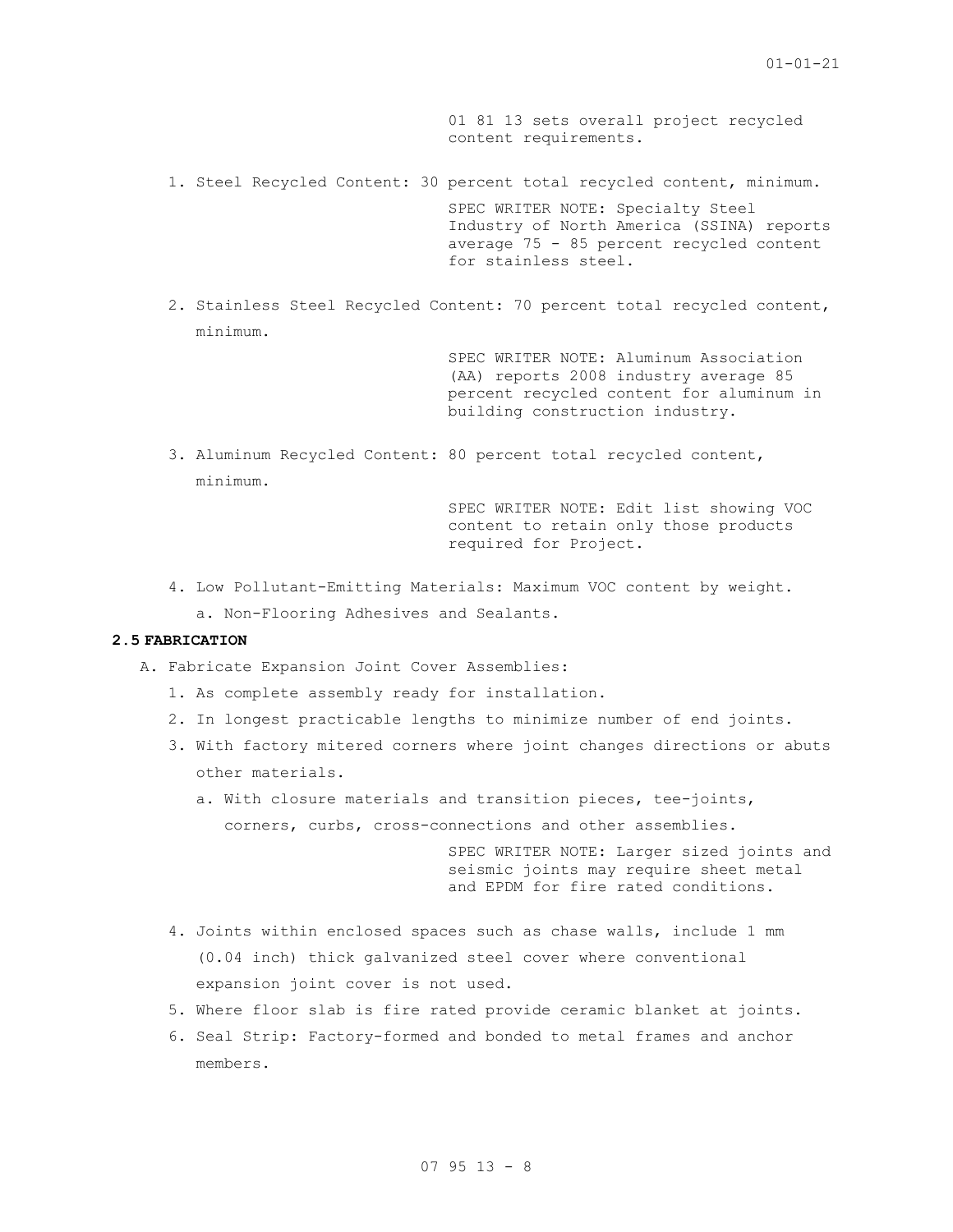7. Compression Seals: Fabricate from expanding foam as secondary seal and elastomeric sealant to sizes and profiles shown.

SPEC WRITER NOTE:

- 1. Verify details show various type of assemblies.
- 2. Do not use sole source details.
- 3. Use joints designed for three-way movement where possible.
- 4. Use metal cover plate over seal on joints that are accessible from walks or other pedestrian traffic.
- B. Floor-to-Floor Metal Plate Joints:
	- 1. Frames: Metal, continuous on both sides of joint designed to support cover plate.
		- a. Flush Design: Seating surface and raised floor rim to accommodate adjacent flooring.
		- b. Anchorage: Concealed bolt and steel anchors for embedment in concrete.
	- 2. Cover Plate: Metal, matching frames where exposed.
		- a. Supported Load: 19.2 MPa (400 psf), minimum.
		- b. Rattle-free due to traffic.
	- 3. Fillers: Resilient material between raised rim of frame and edge of cover plate, where shown.
		- a. No gaps or bulges over full design range joint movement.
	- 4. Fire Barrier: As required for fire resistance rating.
	- 5. Water Stop: Manufacturer's standard, continuous, full length of joint.
	- 6. Seismic: As required by Code.
	- 7. Finishes: As specified in Section 09 06 00, SCHEDULE FOR FINISHES.
- C. Floor-to-Wall Metal Plate Joints:
	- 1. Frames: Metal, continuous on floor side of joint only.

a. Provide wall side frame where required by manufacturer's design.

- 2. Cover Plates: Angle cover plates with countersunk flat-head exposed fasteners for securing cover plate to wall unless shown otherwise. a. Fastener Spacing: As recommended by manufacturer.
- 3. Joint Design: Match adjacent floor to floor design.
- 4. Fire Barrier: As required for fire resistance rating.
- 5. Water Stop: Manufacturer's standard, continuous, full length of joint.
- 6. Seismic: As required by Code.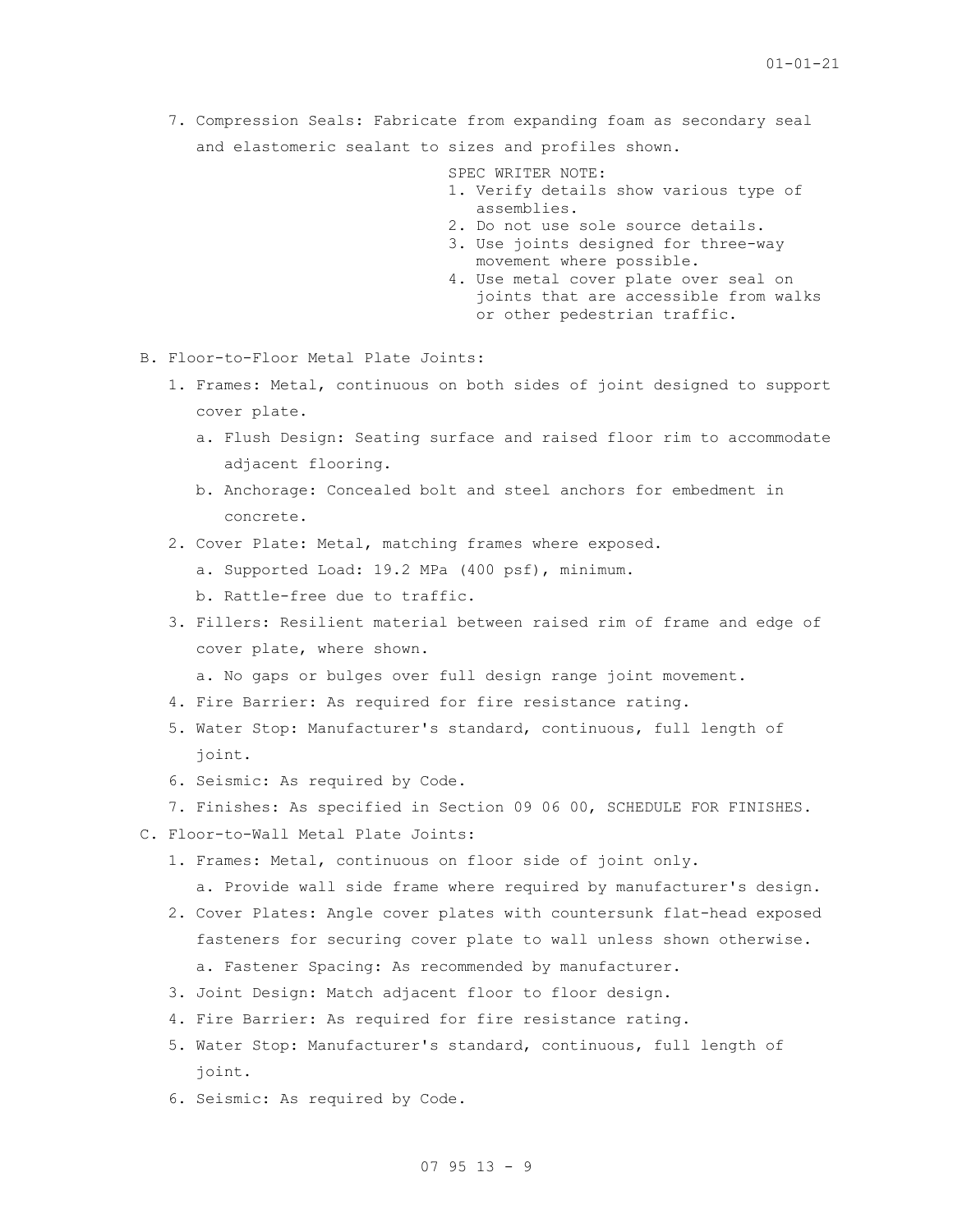7. Finishes: As specified in Section 09 06 00, SCHEDULE FOR FINISHES.

SPEC WRITER NOTE: Use cover plates at wall to wall joints to protect seals behind plates.

- D. Interior Wall Joint Cover Assemblies:
	- 1. Frame: Metal, surface mounted, concealed fastening to wall on one sides of joint.
	- 2. Cover Plate: Metal, smooth surface, lap both sides of joint and permitting free movement on one side.
		- a. Fabricate with concealed attachment of cover to frame when cover is in close contact with adjacent wall surface finish.
		- b. Use angle cover plates at intersecting walls.
	- 3. Joint Design: Match adjacent floor to floor design.
	- 4. Fire Barrier: As required for fire resistance rating.
	- 5. Seismic: As required by Code.
	- 6. Finishes: As specified in Section 09 06 00, SCHEDULE FOR FINISHES.
- E. Exterior Wall Joint Assemblies:
	- 1. Design seal for variable movement and prevention of water and air infiltration.
	- 2. Frame: Metal, concealed, for fastening to wall on one side of joint.
	- 3. Cover Plate: Metal, surface mounted, lap both sides of joint, permitting free movement on one side.
		- a. Fabricate with concealed attachment of cover to frame for cover with cover in close contact with adjacent finish surfaces.
		- b. Use angle cover plate at intersecting walls.
	- 4. Water Seal: Vinyl seal strip as secondary seal behind primary seal.
	- 5. Seismic: As required by Code.
	- 6. Finish: As specified in Section 09 06 00, SCHEDULE FOR FINISHES.
- F. Extruded Thermoplastic Rubber Joint Assemblies:
	- 1. Frames: Aluminum, both sides of joint.
	- 2. Primary Seal: Flexible rubber on exposed face after frame installation with factory welded watertight miters and transitions.
		- a. Anchor spaced at ends and not over 600 mm (24 inches).
			- 1) Variable movement extruded rubber primary seal designed to remain in aluminum frame, throughout movement of joint.
		- b. // Flush mounted seal minimum 3 mm (0.12 inch) thick with dual movement grooves designed for plus or minus 50 percent, movement of joint width. //

# 07 95 13 - 10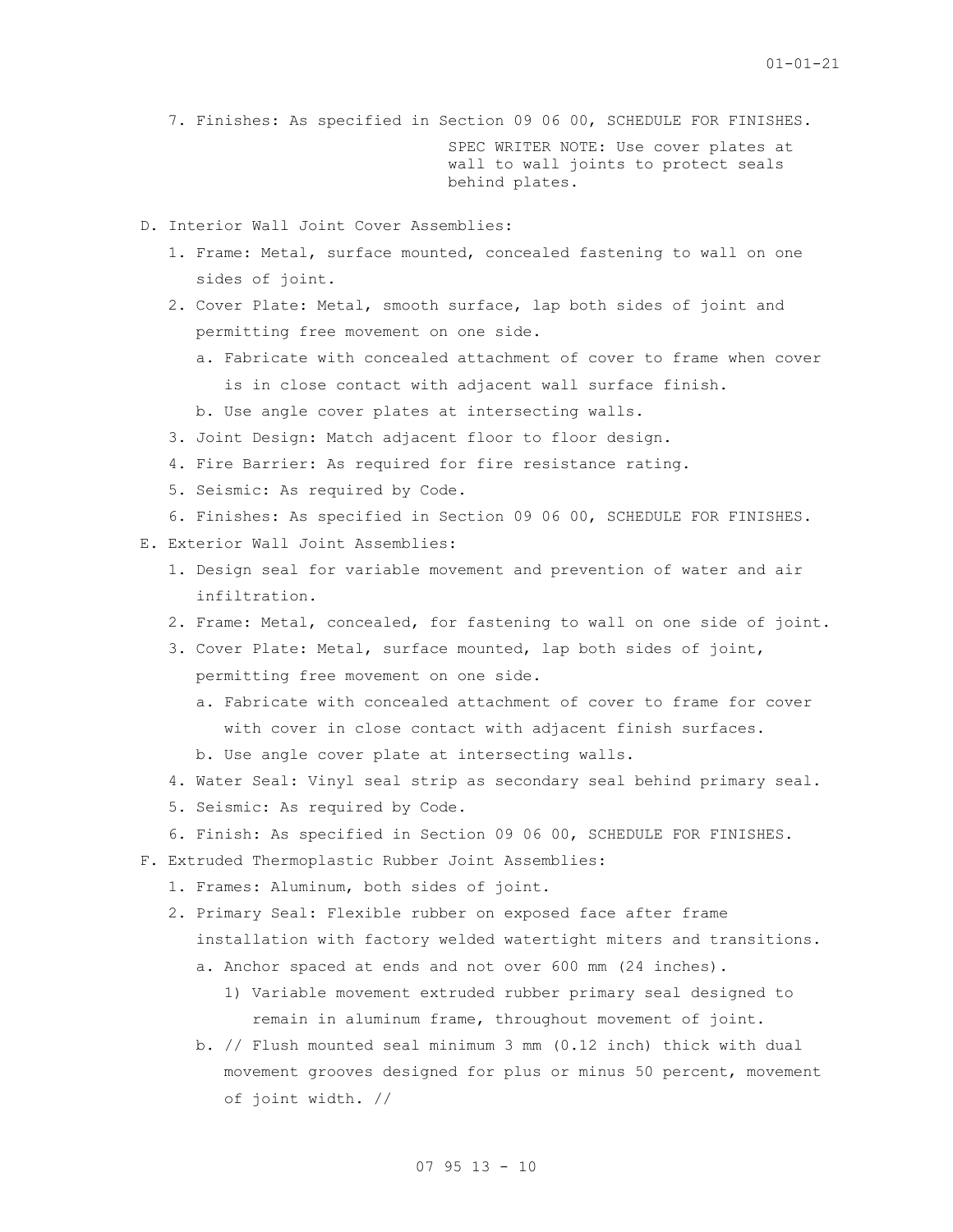- c. // Seismic seal minimum 3 mm (0.12 inch) thick with multi-movement grooves designed for plus or minus 100 percent movement of joint width. //
- d. // Recessed front face seal minimum 3 mm (0.12 inch) thick with no movement grooves, designed for plus or minus 50 percent movement of joint width. //
- e. Provide pantographic wind load supports, maximum 2400 mm (8 feet) on center to support seal systems of 300 mm (12 inches) wide and greater.
- 3. Secondary Seal: Continuous vinyl sheet seal.
- 4. Finishes: As specified in Section 09 06 00, SCHEDULE FOR FINISHES.

SPEC WRITER NOTE: 1. Considering insert type with acoustical ceilings, not fire rated.

2. Do not use for walls.

- G. Ceiling and Soffit Assemblies:
	- 1. Frames: Metal, continuous on both sides of joint, flush mounted with no exposed fasteners.
	- 2. Flexible Insert: Variable movement semi-rigid vinyl locked into frame.
		- a. Face Style: Flush or accordion, as shown, to span joint width without sagging.
	- 3. Seismic: As required by Code.
	- 4. Finishes: As specified in Section 09 06 00, SCHEDULE FOR FINISHES.

SPEC WRITER NOTE:

- 1. Design plate for span of joint and for wheel loads of minimum 1360 kg (3000 pounds), for garage floor covers.
- 2. Coordinate with Section 05 50 00, METAL FABRICATIONS if steel expansion joints are specified there for garage floors having joints over 50 mm (2 inches) wide.
- H. Garage Floor Joint Cover Plate:
	- 1. Frame: Angle edge frame on both sides of joint, size as shown.
		- a. Anchors: Stud bolts minimum 100 mm (4 inches) long and 10 mm (3/8 inch) diameter welded to angle spaced maximum 600 mm (24 inches) on center.
		- b. Drill and top one frame for cover plate fasteners.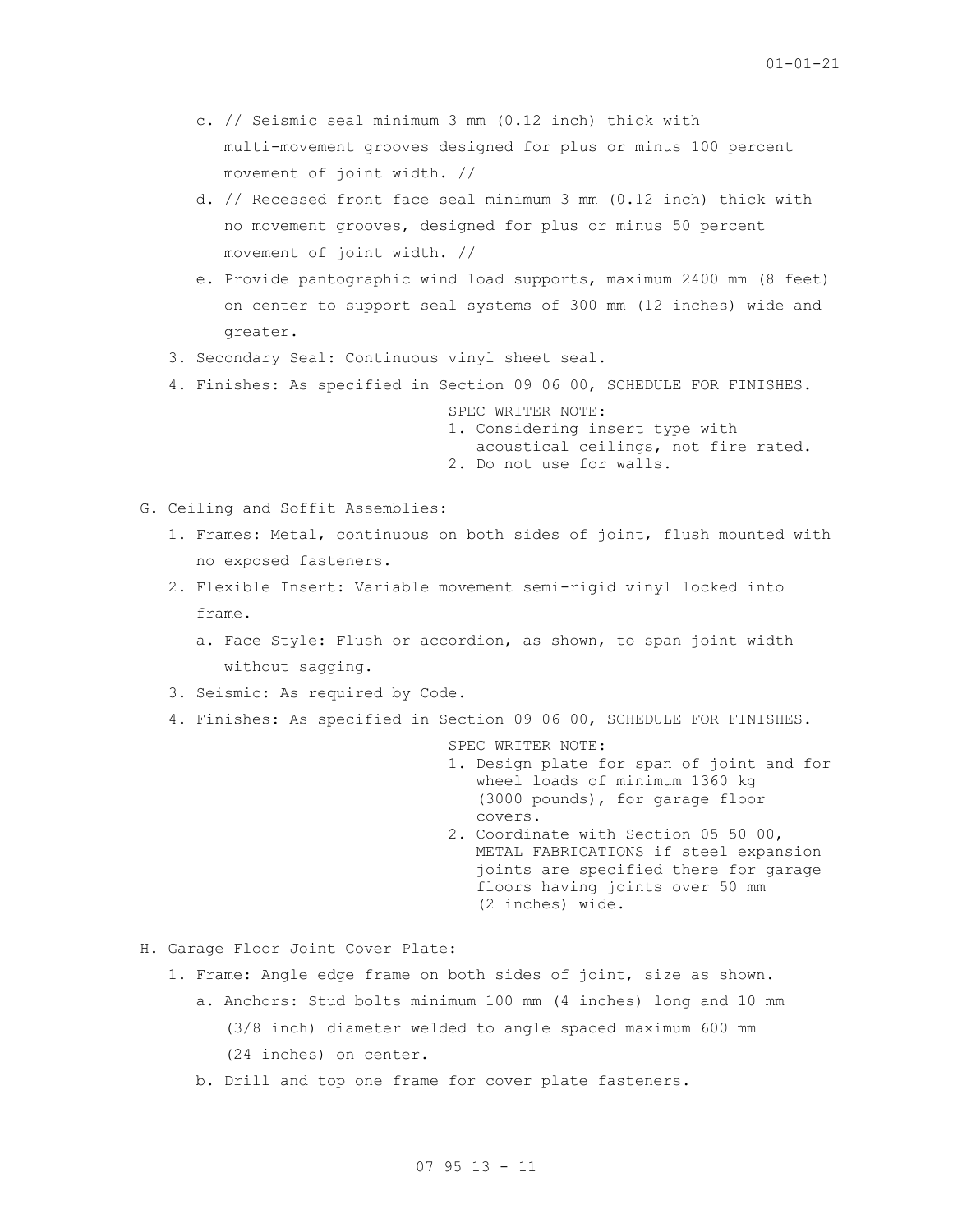- 2. Cover Plate: Aluminum or steel cover plate minimum 10 mm (3/8 inch) thick with edges beveled, smooth finish, drilled for countersunk fasteners at ends and maximum 600 mm (24 inches) on center.
- 3. Seismic: As required by Code.
- 4. Finishes: As specified in Section 09 06 00, SCHEDULE FOR FINISHES.

SPEC WRITER NOTE: Joint application is for expansion and contraction joints of interior floor and wall substrates. This is not a building expansion joint. Typical size is 10 mm (3/8 inch) with maximum joint width of 38 mm  $(1-1/2$  inches).

- I. Preformed Sealant Joint: Factory installed elastomeric sealant between extruded aluminum angle frame both sides.
	- 1. Frames: Extruded aluminum angle on both sides of joint.
	- 2. Filler: Elastomeric sealant.
	- 3. Anticipated movement: 25 percent maximum.
	- 4. Finishes: As specified in Section 09 06 00, SCHEDULE FOR FINISHES.

### **2.6 FINISHES**

- A. Carbon Steel: NAAMM AMP 500, Galvanized G90.
- B. Stainless Steel: NAAMM AMP 500, No. 2B bright finish.
- C. Aluminum Anodized Finish: NAAMM AMP 500.
	- 1. Clear Anodized Finish: AA-C22A41; Class I Architectural, 0.018 mm (0.7 mil) thick.

SPEC WRITER NOTE: 1. Use of colored coatings on floor covers is not recommended. 2. Choose the type of color anodized finish or leave both for the contractor to decide.

- 2. Color Anodized Finish: AA-C22A42 or AA-C22A44; Class I Architectural, 0.018 mm (0.7 mil) thick.
- D. Aluminum Paint Finish:

SPEC WRITER NOTE: Use first finish for extrusions and second for coil coated sheet.

- 1. Fluorocarbon Finish: AAMA 2605; 70 percent fluoropolymer resin, 2-coat system.
- 2. Fluorocarbon Finish: AAMA 605; 70 percent fluoropolymer resin, 2-coat system.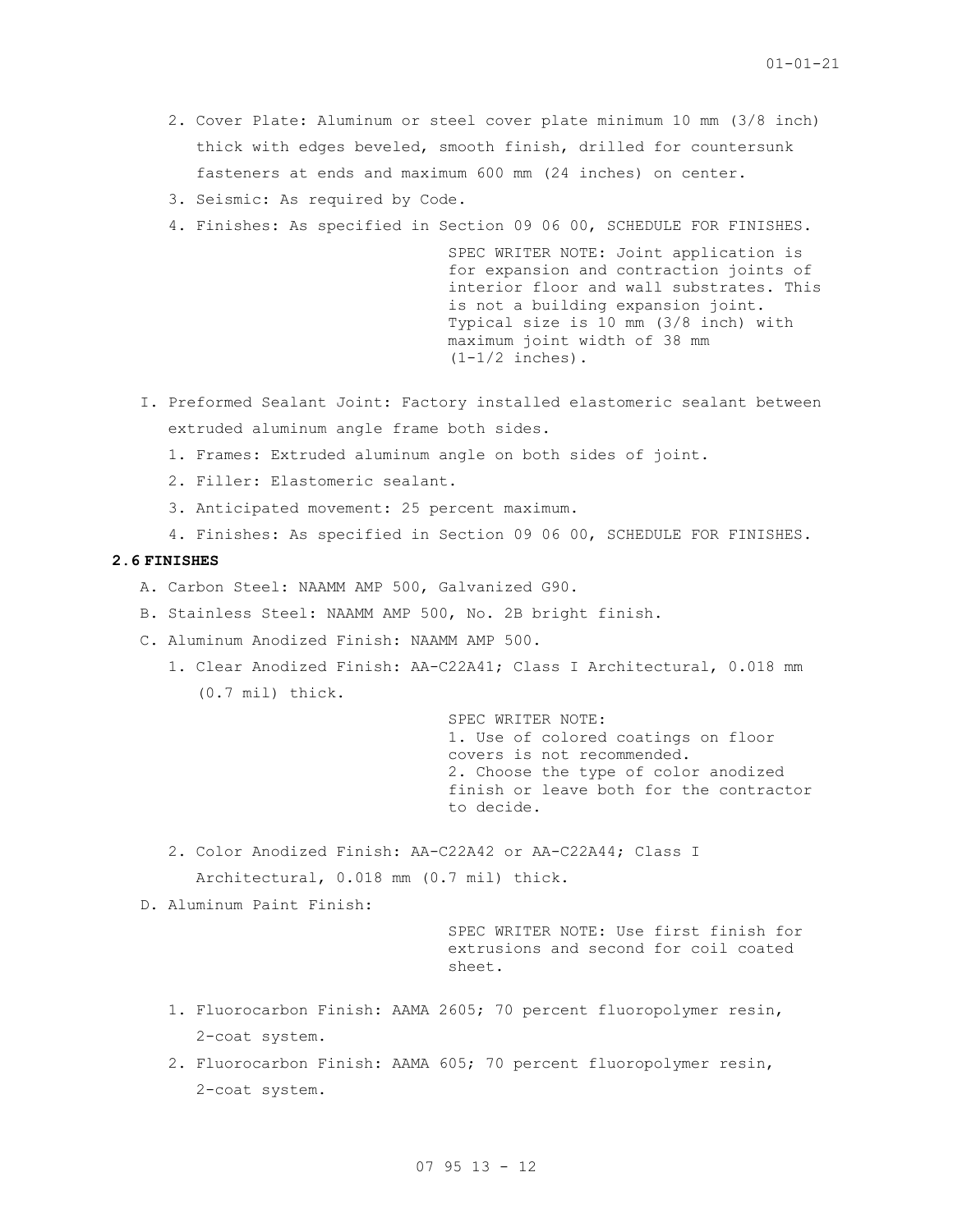E. Bronze Finish: NAAMM-AMP 500, M32 mechanical finish, directional textured, natural medium satin.

## **2.7 ACCESSORIES**

A. General: Manufacturer's standard anchors, fasteners, set screws, spaces, protective coating, and filler materials, adhesive and other accessories required for installation.

> SPEC WRITER NOTE: Retain barrier coating to separate dissimilar metals and to separate metals from cementitious materials.

- B. Barrier Coating: ASTM D1187/D1187M.
- C. Adhesives: Low pollutant-emitting, water based type recommended by adhered product manufacturer for each application.
- D. Fasteners: Type and size recommended by expansion joint cover assembly manufacturer.
	- 1. Exterior Applications: Stainless steel.
	- 2. Fasteners for Aluminum: Stainless steel.
	- 3. Other Applications: Galvanized steel or stainless steel.

### **PART 3 - EXECUTION**

## **3.1 PREPARATION**

- A. Examine and verify substrate suitability for product installation.
	- 1. Provide items embedded in concrete and masonry in time for building into work without delaying work.

SPEC WRITER NOTE: Edit barrier coating for metals specific for project; and whether to separate dissimilar metals and - or to separate metals from cementitious materials.

- B. Protect existing construction and completed work from damage.
- C. Apply barrier coating to // aluminum // brass // bronze // steel // surfaces in contact with // dissimilar metals // and cementitious materials // to minimum 0.7 mm (30 mils) dry film thickness.

### **3.2 INSTALLATION**

- A. Install products according to manufacturer's instructions // and approved submittal drawings //.
	- 1. When manufacturer's instructions deviate from specifications, submit proposed resolution for Contracting Officer's Representative consideration.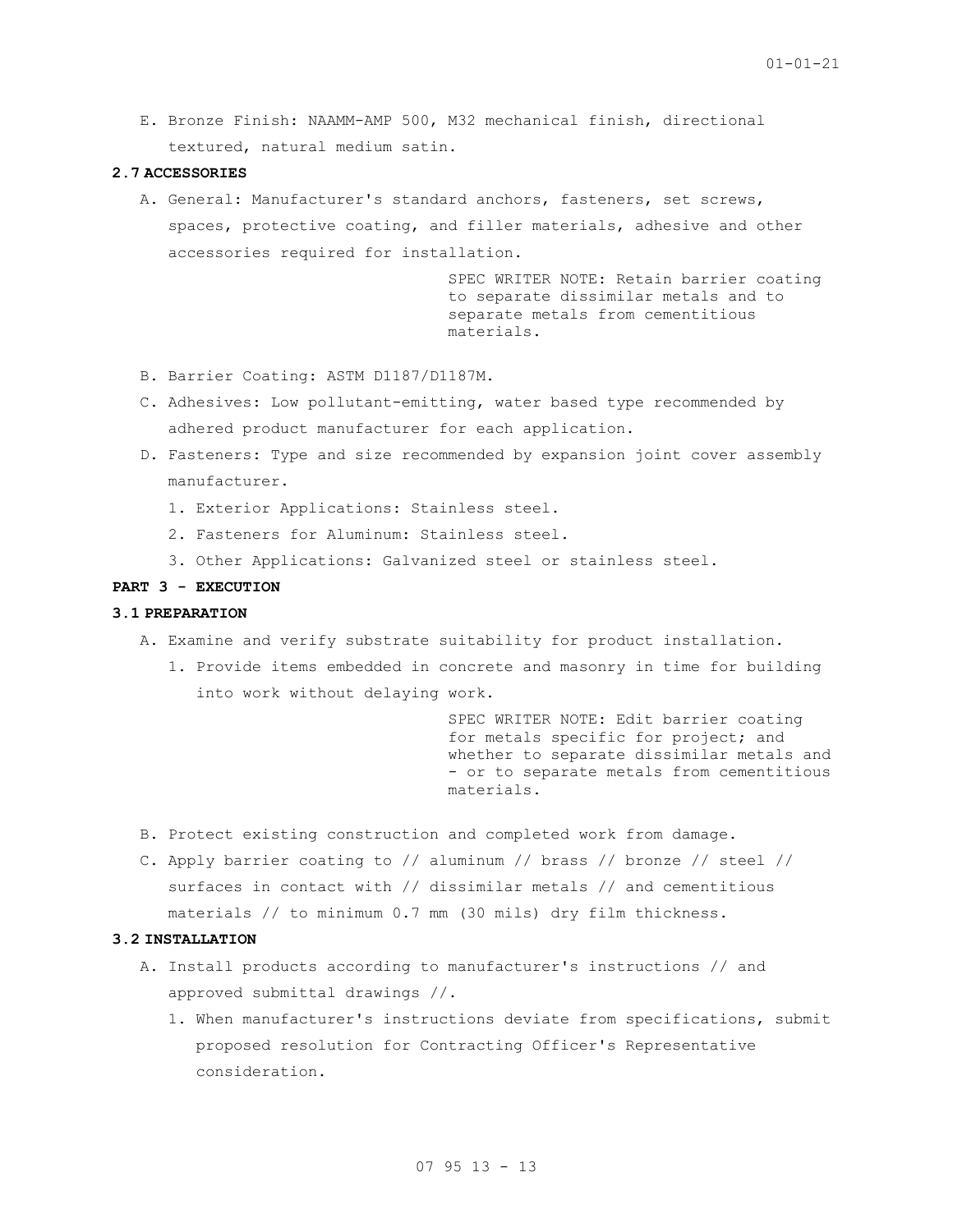B. Install anchorage devices and fasteners for securing expansion joint assemblies to in-place construction where anchors are not embedded in concrete and masonry.

1. Secure with metal fasteners, type and size to suit application.

- C. Perform cutting, drilling and fitting required for installation of expansion joint cover assemblies.
- D. Install joint cover assemblies aligned and positioned in correct relationship to expansion joint opening and adjoining finished surfaces measured from established lines and levels.
	- 1. Allow for thermal expansion and contraction of metal to avoid buckling.

2. Accommodate joint opening size at time of installation.

- E. Set floor covers at elevations flush with adjacent finished flooring, unless shown otherwise.
- F. Grout floor frames set in prepared recesses.
- G. Locate wall, ceiling and soffit covers in continuous contact with adjacent surfaces. Secure with required accessories.
- H. Locate anchors at interval recommended by manufacturer, but minimum 75 mm (3 inches) from each end, and, maximum 600 mm (24 inches) on centers.
- I. Maintain continuity of expansion joint cover assemblies with end joints held to a minimum and metal members aligned mechanically using splice joints.
- J. Cut and fit ends to accommodate thermal expansion and contraction of metal to avoid buckling of frames and cover plates.
- K. Flush Metal Cover Plates:
	- 1. Secure flexible filler between frames to allow compression and expansion.
	- 2. Adhere flexible filler materials to frames with adhesive or pressure-sensitive tape as recommended by manufacturer.
- L. Waterstops:
	- 1. Install in conjunction with floor joints, and where shown.
	- 2. Install continuously to prevent water damage to finish spaces.
	- 3. Seal waterstop to frames to prevent water leakage.
	- 4. Install drainage tubes from waterstops to discharge collected water in nearest plumbing air gap drain.
- M. Fire Barriers:
	- 1. Install in compliance with tested assembly.